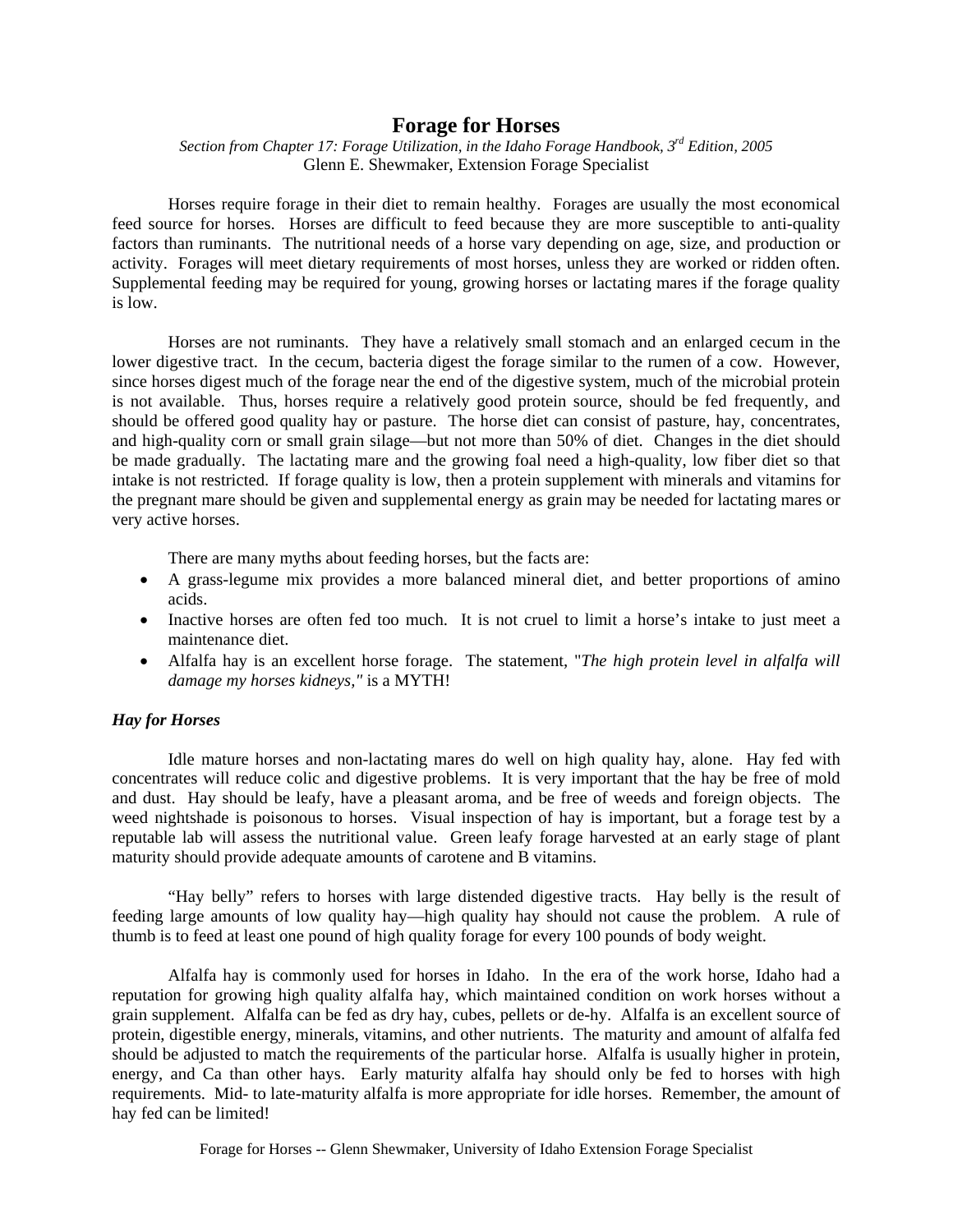| Forage Crop                | Stage of         | DE <sup>a</sup> | TDN <sup>b</sup> | CP <sup>c</sup> | NDF <sup>d</sup>         | ADF <sup>e</sup>         | Ca   | P    |
|----------------------------|------------------|-----------------|------------------|-----------------|--------------------------|--------------------------|------|------|
|                            | Maturity         | Mcal/lb         | $\%$             | $\%$            | $\%$                     | $\%$                     | $\%$ | $\%$ |
| Alfalfa, fresh             | Late vegetative  | 1.34            | 67               | 22.2            | 30.9                     | 24.0                     | 1.71 | 0.30 |
| Alfalfa, hay <sup>f</sup>  | Early bloom      | 1.13            | 57               | 19.9            | 39.3                     | 31.9                     | 1.41 | 0.21 |
|                            | Mid-bloom        | 1.03            | 52               | 18.7            | 47.1                     | 36.7                     | 1.37 | 0.24 |
|                            | Full bloom       | 0.98            | 49               | 17.0            | 48.8                     | 38.7                     | 1.19 | 0.24 |
| Bluegrass, Kentucky, fresh | Vegetative       | 0.95            | 48               | 17.4            | $\overline{\phantom{a}}$ | $\overline{\phantom{a}}$ | 0.50 | 0.44 |
| Bromegrass, smooth, fresh  | Early vegetative | 1.17            | 59               | 21.3            | 47.9                     | 31.0                     | 0.55 | 0.45 |
| Bromegrass, smooth, hay    | Mid-bloom        | 0.97            | 49               | 14.4            | 57.7                     | 36.8                     | 0.29 | 0.28 |
|                            | Mature           | 0.77            | 39               | 6.0             | 70.5                     | 44.8                     | 0.26 | 0.22 |
| Crested wheatgrass, fresh  | Early vegetative | 1.16            | 58               | 21.0            |                          | $\overline{\phantom{a}}$ | 0.44 | 0.33 |
| Orchardgrass, fresh        | Early bloom      | 1.04            | 52               | 12.8            | 55.1                     | 30.7                     | 0.25 | 0.39 |
|                            | Mid-bloom        | 0.92            | 46               | 10.1            | 57.6                     | 35.6                     | 0.23 | 0.17 |
| Orchardgrass, hay          | Early bloom      | 0.99            | 50               | 12.8            | 59.6                     | 33.8                     | 0.27 | 0.34 |
|                            | Late bloom       | 0.87            | 44               | 8.4             | 65.0                     | 37.8                     | 0.26 | 0.30 |
| Tall fescue, fresh         | ----             | 1.01            | 51               | 15.0            | 62.2                     | 34.4                     | 0.51 | 0.37 |
| Tall fescue, hay           | Full bloom       | 1.01            | 51               | 12.9            | 67.1                     | 39.2                     | 0.43 | 0.32 |
| Timothy, fresh             | Late vegetative  | 1.08            | 54               | 12.2            | 55.7                     | 29.0                     | 0.40 | 0.26 |
|                            | Mid-bloom        | 0.91            | 46               | 9.1             |                          |                          | 0.38 | 0.30 |
| Timothy, hay               | Early bloom      | 0.94            | 47               | 10.8            | 61.4                     | 35.2                     | 0.51 | 0.29 |
|                            | Full bloom       | 0.88            | 44               | 8.1             | 64.2                     | 37.5                     | 0.43 | 0.20 |

**Table 17.8. Composition of several forage crops used in horse diets – on 100% dry matter basis.** 

Adapted: NRC, Nutrient Requirements of Horses, 5<sup>th</sup> Rev. Ed., 1989

 $^{\circ}$  Total Digestible Energy, multiply by 2.2 to obtain (Mcal/kg.)

 $\frac{1}{2}$  Total Digestible Nutrients; calculated with the constant 4.4 Mcal DE = 1 kg TDN; improved harvest techniques can increase values  $10$  percent.

<sup>c</sup> Crude Protein

<sup>d</sup> Neutral Detergent Fiber<br>  $e^e$  Acid Detergent Fiber

<sup>e</sup> Acid Detergent Fiber

 $^{\rm f}$ Sun-cured

Notes: Fresh forages generally are 23 to 30% dry matter and sun-cured hays are 90 to 85% dry matter. Therefore, 10 lbs of fresh forage produces from 2.3 to 3 lbs forage dry matter. Digestibility declines with increasing ADF. Intake decreases as NDF increases.

|             | Table 17.9. Suggested daily nutrient requirement needed by horses in several stages of growth and |  |  |  |
|-------------|---------------------------------------------------------------------------------------------------|--|--|--|
| activities. |                                                                                                   |  |  |  |

|                           | Dailv       | $DE^b$ | TDN <sup>c</sup> | CP <sup>d</sup> |        | Ca   |    | P    |    |
|---------------------------|-------------|--------|------------------|-----------------|--------|------|----|------|----|
| Stages/Activity           | $DMIa$ -lb. | Mcal   | lb.              | %               | $1b$ . | $\%$ | g  | $\%$ | G  |
| Growing horse--475 lbs    | 11          | 14.9   | 7.5              | 15              | 1.6    | 0.57 | 29 | 0.31 | 16 |
| Yearling-715 lbs          | 15          | 18.9   | 9.5              | 14              | 1.9    | 0.43 | 29 | 0.24 | 16 |
| Mature Horse-1100 lbs     |             |        |                  |                 |        |      |    |      |    |
| Maintenance <sup>e</sup>  | 18          | 16.4   | 8.2              | 10              | 1.4    | 0.24 | 20 | 0.17 | 14 |
| Pregnancy-last 90 days    | 22          | 22.0   | 11.0             | 11              | 2.1    | 0.50 | 42 | 0.35 | 31 |
| Lactation-30 lbs milk     | 24          | 28.2   | 14.1             | 13              | 3.1    | 0.50 | 56 | 0.35 | 36 |
| Medium work <sup>t</sup>  | 20          | 24.6   | 12.3             | 11              | 2.2    | 0.32 | 30 | 0.23 | 21 |
| Intense work <sup>g</sup> | 25          | 32.7   | 16.4             | 11              | 2.9    | 0.35 | 40 | 0.25 | 29 |
|                           |             |        |                  |                 |        |      |    |      |    |

Adapted: NRC, Nutrient Requirements of Horses,  $5^{th}$  Rev. Ed., 1989

<sup>a</sup> Digestible Energy

<sup>b</sup> Dry Matter Intake; to convert to fresh forage basis multiply by 1.1 for 90% DM hay, or 3.3 for 30% DM forage

 $V_{\text{d}}^{\text{c}}$  Total Digestible Nutrients; calculated by DE \* (1kg TDN/4.4 Mcal) \* 2.2 lb/kg  $V_{\text{d}}^{\text{d}}$  Crude Protein

 $\frac{g}{g}$  Horse in race training, barrel racing, etc.

Crude Protein\_\_\_\_\_\_\_\_\_\_\_\_\_\_\_\_\_\_\_\_\_\_\_\_\_\_\_\_\_\_\_\_\_\_\_\_\_\_\_\_\_\_\_\_\_\_\_\_\_\_\_\_\_\_\_\_\_\_\_\_\_\_\_\_\_\_\_\_\_\_\_\_\_\_\_\_\_\_\_\_\_\_\_\_\_\_\_ e

<sup>&</sup>lt;sup>e</sup> Idle adult horse

 $f$  Horses for pleasure, riding, etc.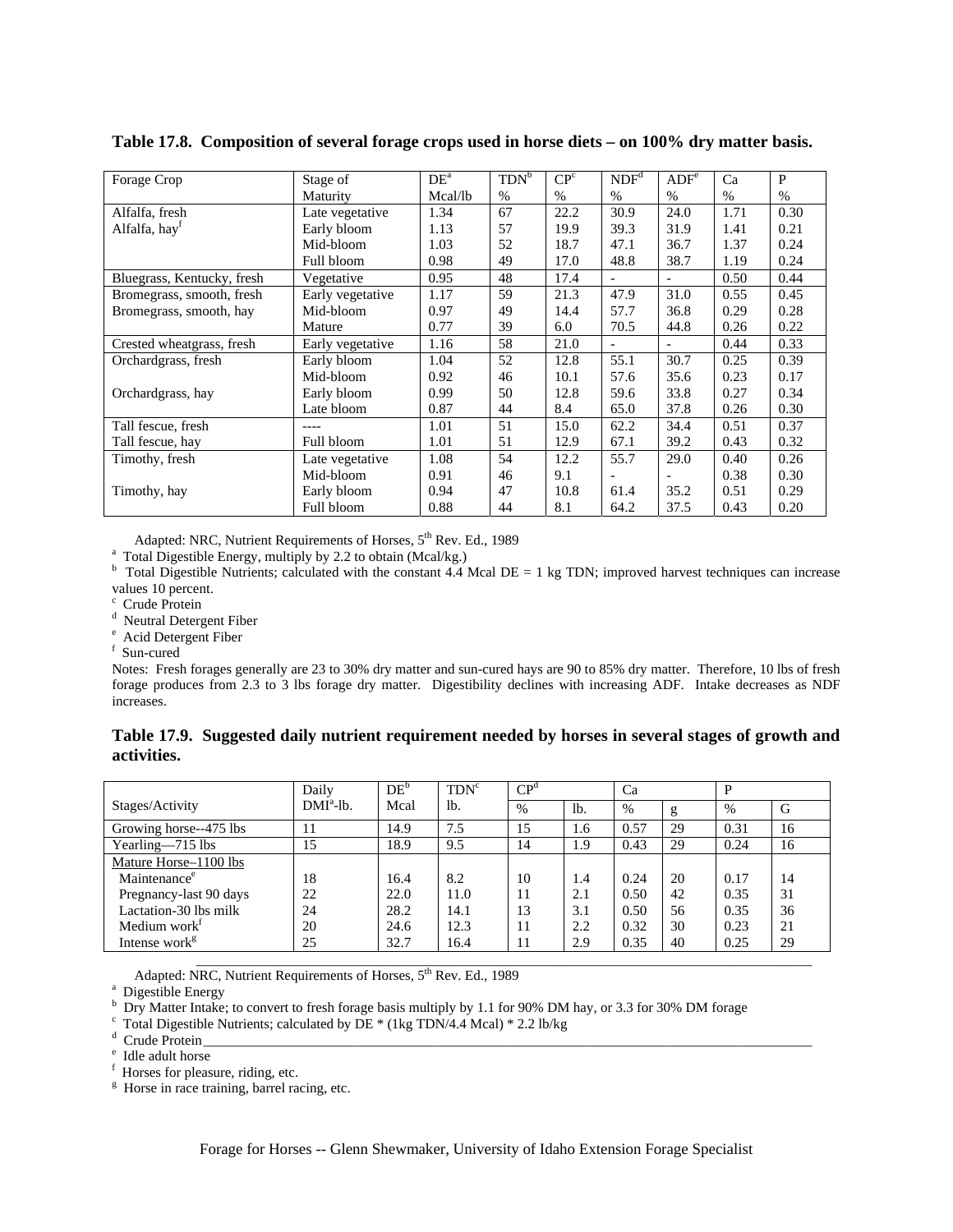## **Table 17.10: Typical rations of hay and grain for horses in several stages of growth and activities**  using hays of varying quality  $-$  pounds per day<sup>a</sup>.

|                        | Daily    | Alfalfa                  |       | Alfalfa                  |       | Timothy           |                          |
|------------------------|----------|--------------------------|-------|--------------------------|-------|-------------------|--------------------------|
| Stages/Activity        | Feed-lb. | first bloom <sup>b</sup> |       | full bloom <sup>c</sup>  |       | head <sup>d</sup> |                          |
|                        |          | Hay                      | Grain | Hay                      | Grain | Hay               | Grain                    |
| Weanling               | 11       | n                        |       | $\overline{\phantom{a}}$ |       |                   | $\overline{\phantom{0}}$ |
| Yearling               | 14       | 8                        | 6     | 8                        | 6     | 8                 | 6                        |
| Two-year old           | 16       | $11*$                    |       | $11*$                    |       | 11                |                          |
| Mature Horse-1300 lbs  |          |                          |       |                          |       |                   |                          |
| Maintenance            | 21       | 10                       | 4     | 10                       |       | 11                |                          |
| Pregnancy-last 90 days | 20       | $10**$                   |       | $12**$                   |       | 20                |                          |
| Lactation-30 lbs milk  | 25       | 20                       | 4     | $18**$                   |       | 18                |                          |
| Light work             | 20       | $10**$                   |       | $12**$                   |       | 12                | 8                        |
| Heavy work             | 25       | 20                       |       | $18**$                   |       | 18                |                          |

Adapted: NRC, Nutrient Requirements of Horses, 5<sup>th</sup> Rev. Ed., 1989

<sup>a</sup> Grain mix of oats/corn (50/50) = DE-3.6 Mcal, TDN-80%, CP-11%, Ca-0.06%, P-0.5% b CB bigh with all avenue fools: proposedium phasphata fed free choice.

 $b$  CP high with all except foals; monosodium phosphate fed free-choice

 $\degree$  Will not meet needs of foals; CP high for all classes; monosodium phosphate fed free-choice

Will not meet needs of foals; CP supplement needed for all classes; calcium supplement fed free-choice

\* See statement (pp.\_\_) on mixing alfalfa and grass hays

\*\* Added early cut grass hay may be fed

#### **Table 17.11. Recommended daily feed dry matter intake as percent of body weight.**

| Stages/Acitvity        | Forage      | Concentrate | Total       |
|------------------------|-------------|-------------|-------------|
| Weanling               | $0.5 - 1.0$ | $1.5 - 3.0$ | $2.0 - 3.0$ |
| Yearling               | $1.0 - 1.5$ | $1.0 - 2.0$ | $1.8 - 3.0$ |
| Mature Horse           |             |             |             |
| Idle                   | $1.5 - 2.0$ | $0 - 0.5$   | $1.5 - 2.0$ |
| Pregnancy-last 90 days | $1.0 - 1.5$ | $0.5 - 1.0$ | $1.5 - 2.0$ |
| Lactation-30 lbs milk  | $1.0 - 2.0$ | $1.0 - 2.0$ | $2.0 - 3.0$ |
| Working <sup>a</sup>   | $0.8 - 2.0$ | $0.5 - 2.0$ | $1.5 - 3.0$ |

Adapted: NRC, Nutrient Requirements of Horses, 5<sup>th</sup> Rev. Ed., 1989

Depends on intensity of work, higher intensity  $=$  higher intake

#### *Pasture for Horses*

Pasture grazing by horses is a low-cost and healthful means of providing their diet. Grazing is also a deterrent to horse behavior problems such as cribbing (eating wood). A mature horse requires from one to two acres for proper grazing. Horses prefer grasses but will eat most legumes. Vetch and arrowleaf clover are not very palatable to horses. Kentucky bluegrass, orchardgrass, timothy, smooth brome, and endophyte-free tall fescue are commonly used for horse pasture. Legumes seeded with grasses provide a high quality protein diet and the legumes reduce the amount of nitrogen fertilizer required.

- Pastures vary greatly in productivity.
- Acreage required to pasture one horse during a growing season ranges from 0.5 to 4 acres.
- Horse pastures should include both grasses and legumes.
- If legumes are less than 20% of the pasture, then nitrogen fertilizer should be applied.
- Tall fescue sod is more horse resistant than Kentucky bluegrass.
- Avoid sorghum, sudangrass, sudangrass hybrids, and endophyte infected tall fescue!